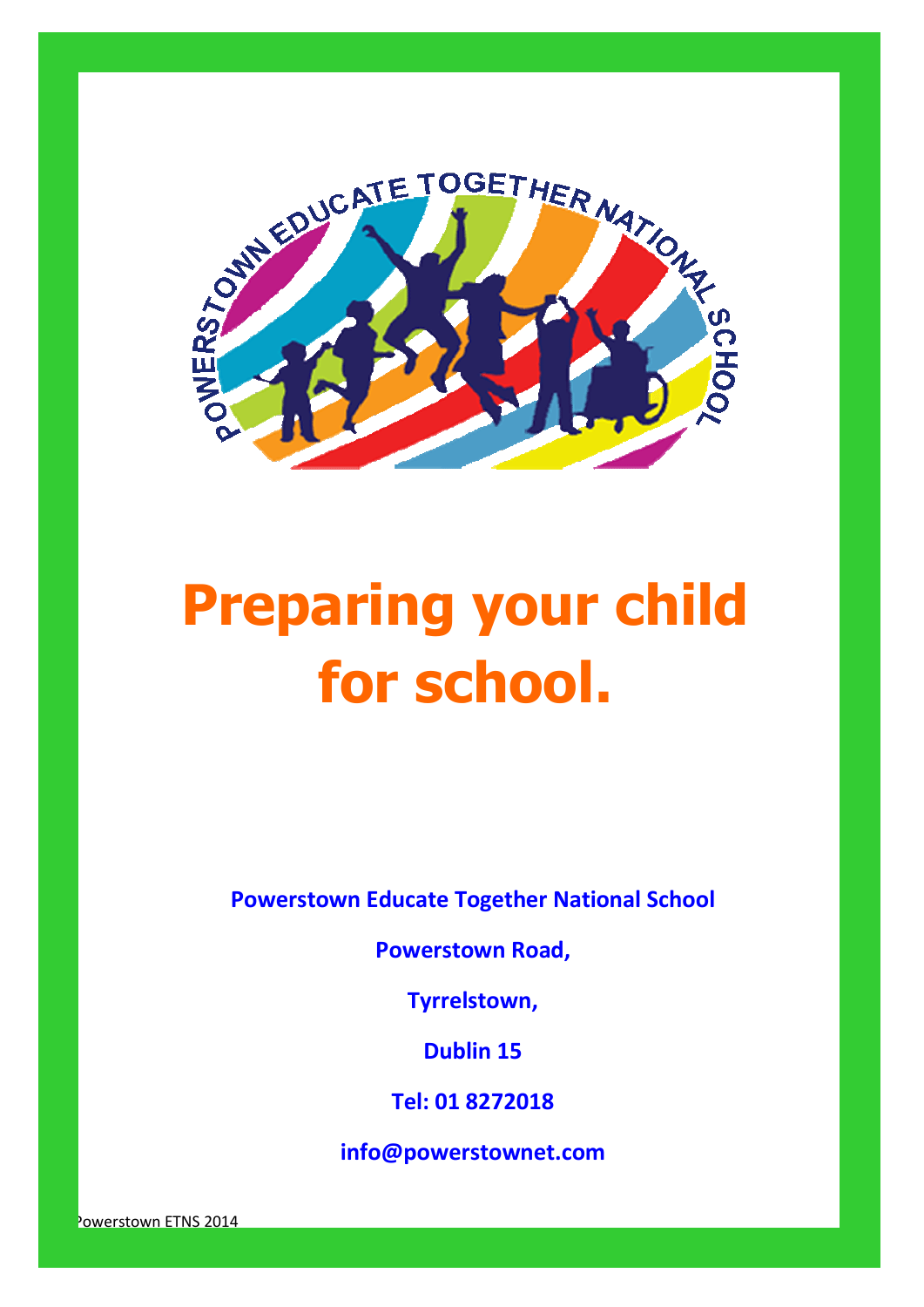#### **Your Child in the Primary School: Tips for parents**

#### *From Home to School*

From birth, children learn naturally and informally from their parents and from their environment. Parents are often anxious to see some results of formal learning soon after the child starts school. Children will start to read and write at their own pace. Just as they walk and talk at different ages – they also read and write when they are ready to do so themselves. It is not necessary for children to be able to write or recognise letters before coming to school. If is far more important for parents to prepare children so that they will look forward to starting school.

#### *Help prepare your child for learning*

**POSITIVE ATTITUDE** It is important to create a positive attitude towards learning. If children have this positive attitude then they will try to become involved in the learning process.

**CURIOSITY** The natural inquisitiveness of children should be encouraged. It is central to the learning process. Children will be encouraged to ask more questions when they get positive and encouraging responses.



**SELF CONFIDENCE** if children are confident about their abilities and capabilities then they will be willing to take on new challenges.

**LISTENING** Children should be encouraged to develop good listening skills. Instruction and directions are given continually at school so children need to be good listeners if they are to participate fully in school life.

**INTERACTING WITH OTHERS** Children need to learn how to be sociable, how to share and take turns. They also need to learn respect for others and to be aware of the feelings of others.

**INDEPENDENCE** In order to take part fully in school life children need to have developed a good level of independence.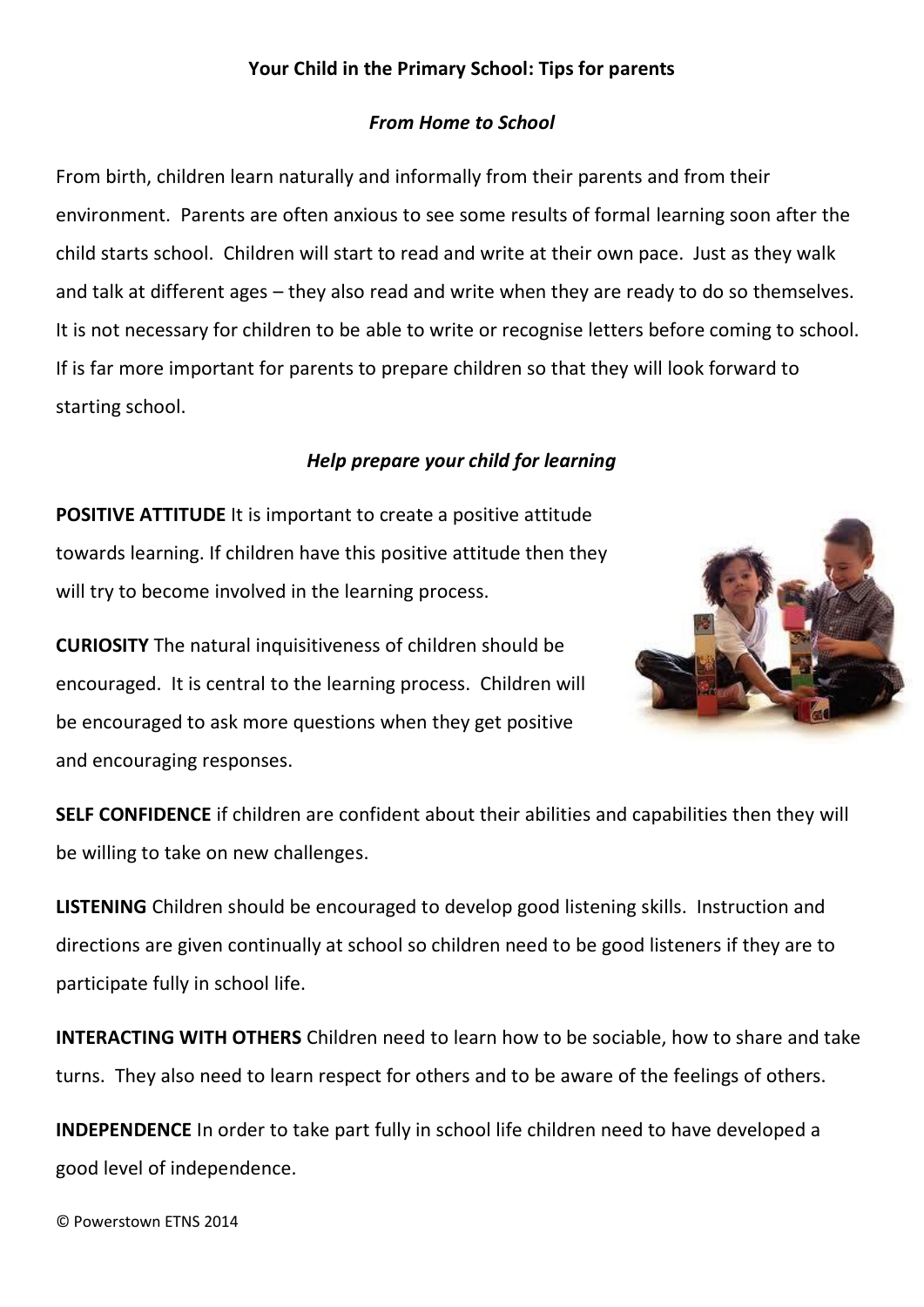The following will help you develop your child's management of new skills:

**PLAY** Children learn through play and should be given lots of opportunities to:

- **Act out roles** pretending they are someone else. Children love to pretend that they are nurses, doctors, mothers, fathers or shopkeepers and such opportunities enable them to use language.
- **Play with objects** sand, water, jogsaws, boxes, bricks and other toys.
- **Engage in physical play** such as ball games, skipping, chasing games.
- **Engage in social play** is essential for good development. Not only do children learn many social and emotional skills through play with their peers, they also acquire a variety of linguistic skills.
- **Choose toys carefully**. Children should have blocks to build, simple jog-saws or basic construction toys. Encourage them to build and make use of odds and ends such as paper-plates, used packets, cartons or egg boxes.

Adapted from [www.into.ie](http://www.into.ie/) for Powerstown Educate Together N.S.

## **Developing you child's fine motor skills**

#### **Things to remember:**

Upright working surfaces promote fine motor skills. Examples of these are: vertical chalkboards; easels for painting; flannel boards; magnet boards or fridge; windows and mirrors; white boards, etc. Children can also make



sticker pictures; do rubber ink stamping; use reusable stickers to make pictures; complete puzzles with thick knobs; use magnadoodle and etchasketch as well. The benefits for these include: having the child's wrist positioned to develop good thumb movements; they help develop good fine motor muscles; the child is using the arm and shoulder muscles.

#### **Fine Motor Activities**

- Moulding and rolling play dough into balls using the palms of the hands facing each other and with fingers curled slightly towards the palm.
- Rolling play dough into tiny balls (peas) using only the fingertips.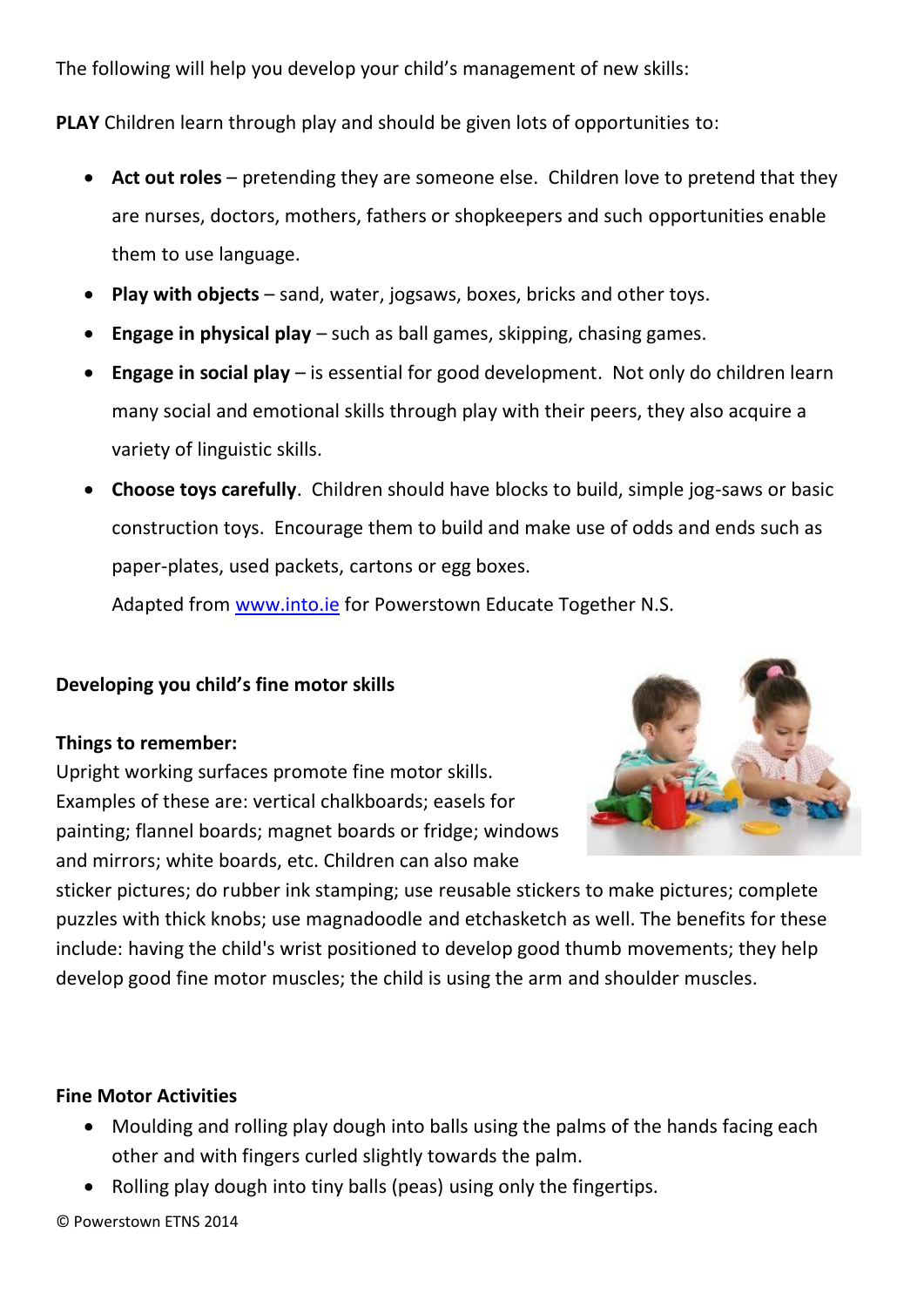- Using pegs or toothpicks to make designs in play dough.
- Cutting play dough with a plastic knife or with a pizza wheel.
- Tearing newspaper into strips and then crumpling them into balls. Use to stuff scarecrow or other art creation.
- Scrunching up 1 sheet of newspaper in one hand. This is a super strength builder.
- Using a plant sprayer to spray plants, (indoors, outdoors) to spray snow (mix food colouring with water so that the snow can be painted), or melt "monsters". (Draw monster pictures with markers and the colours will run when sprayed.)
- Picking up objects using large tweezers such as those found in the "Bedbugs" game. This can be adapted by picking up 'Cheerios', small cubes, small marshmallows, pennies, etc., in counting games.
- Shaking dice by cupping the hands together, forming an empty air space between the palms.
- Using small sized screwdrivers like those found in an erector set.
- Lacing and sewing activities such as stringing beads, Cheerios, macaroni, etc.
- Using eyedroppers to "pick up" coloured water for colour mixing or to make artistic designs on paper.
- Rolling small balls out of tissue paper, then gluing the balls onto construction paper to form pictures or designs.
- Turning over cards, coins, checkers, or buttons, without bringing them to the edge of the table.
- Making pictures using stickers or self sticking paper reinforcements.
- Playing games with the "puppet fingers" the thumb, index, and middle fingers. At circle time have each child's puppet fingers tell about what happened over the weekend, or use them in songs and finger plays.
- Place a variety of forms (e.g. blocks, felt, paper, string, yarn, cereal, cotton) on outlines
- Match shapes, colour, or pictures to a page and paste them within the outlines

## **Self Care Skills important for life: important for fingers!**

- Buttoning
- Lacing
- Tying
- Fastening Snaps
- Zipping
- Carrying
- Using a screwdriver
- Locking and unlocking a door
- Winding a clock



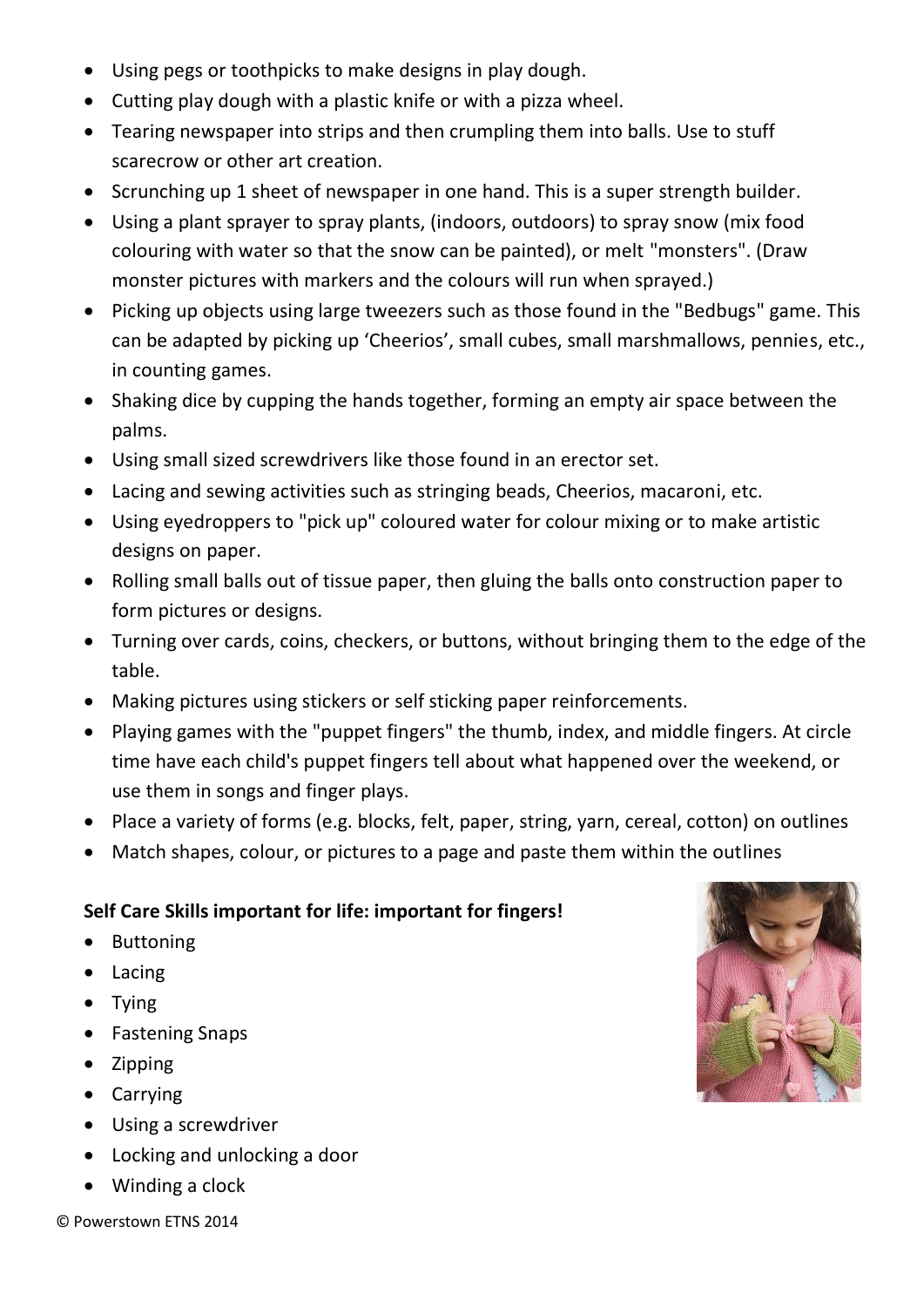- Opening and closing jars
- Rolling out dough or other simple cooking activities
- Washing plastic dishes
- Sweeping the floor
- Dressing
- Closing toilet door



## **Scissor Activities**

When scissors are held correctly, and when they fit a child's hand well, cutting activities will exercise the very same muscles which are needed to manipulate a pencil in a mature tripod grasp. The correct scissor position is with the thumb and middle finger in the handles of the

scissors, the index finger on the outside of the handle to stabilize, with fingers four and five curled into the palm.

- Cutting junk mail, particularly the kind of paper used in magazine subscription cards.
- Making fringe on the edge of a piece of construction paper.
- Cutting play dough or clay with scissors.
- Cutting straws or shredded paper.
- Cutting
- Use a thick black line to guide cutting the following:
- A fringe from a piece of paper
- Cut off corners of a piece of paper
- Cut along curved lines
- Cut lines with a variety of angles
- Cut figures with curves and angles

## **Sensory Activities**

The following activities ought to be done frequently to increase postural muscle strength and endurance. These activities also strengthen the child's awareness of his/her hands.

- Wheelbarrow walking, crab walking
- Clapping games (loud/quiet, on knees together, etc.)
- Catching (clapping) bubbles between hands

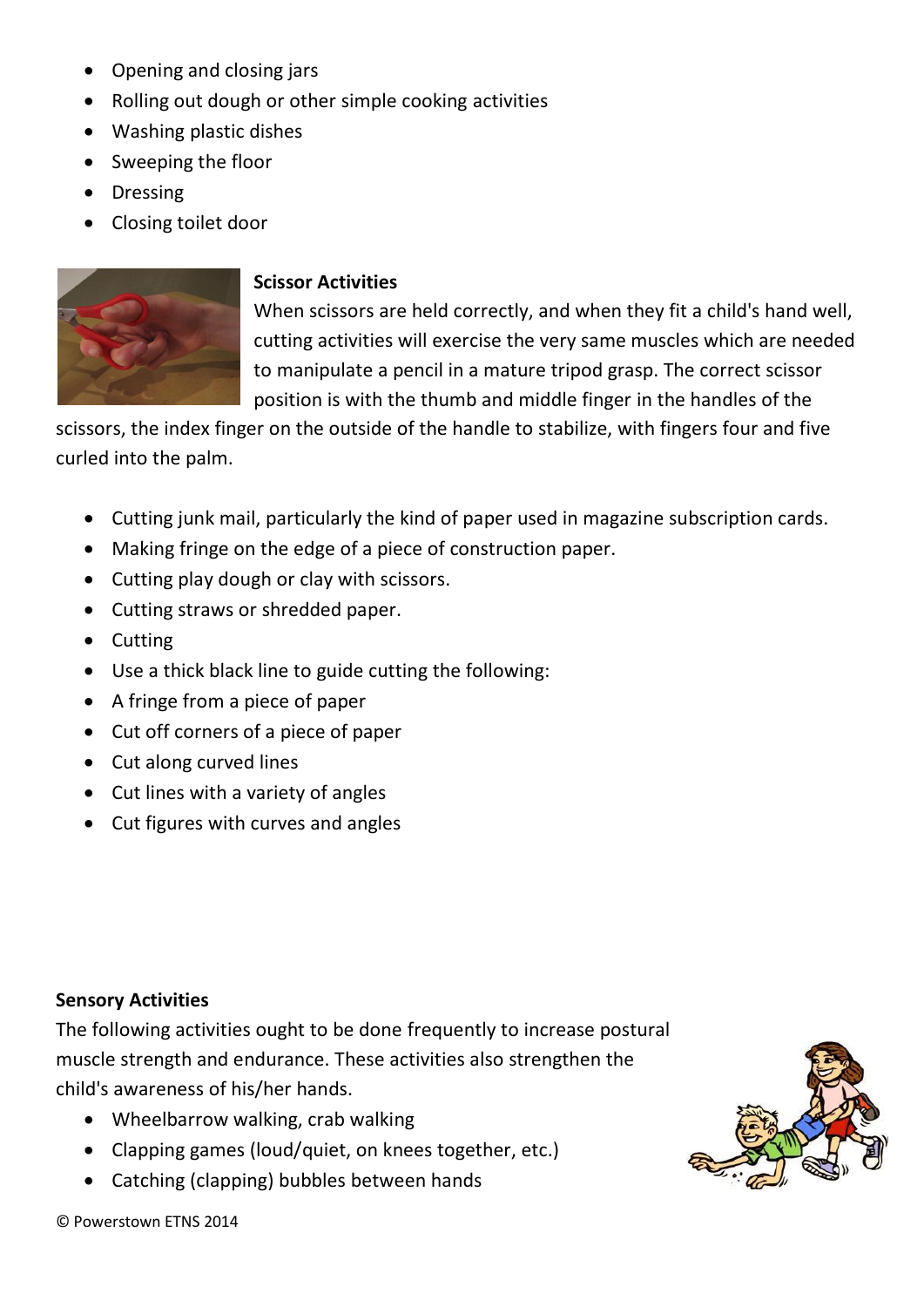- Pulling off pieces of 'TheraPutty' with individual fingers and thumb
- Drawing in a tactile medium such as wet sand, salt, rice, or "gloop". Make "gloop" by adding water to cornstarch until you have a mixture similar in consistency to toothpaste. The "drag" of this mixture provides feedback to the muscle and joint receptors, thus facilitating visual motor control.
- Picking out small objects like pegs, beads, coins, etc., from a tray of salt, sand, rice, or putty. Try it with eyes closed too. This helps develop sensory awareness in the hands.

#### **Midline Crossing**

Establishment of hand dominance is still developing at this point. The following activities will facilitate midline crossing:

- Encourage reaching across the body for materials with each hand. It may be necessary to engage the other hand in an activity to prevent switching hands at midline.
- Refrain specifically from discouraging a child from using the left hand for any activity.
- Allow for the natural development of hand dominance by presenting activities at midline, and allowing the child to choose freely.
- Start making the child aware of the left and right sides of his body through spontaneous comments like, "kick the ball with your right leg." Play imitation posture games like "Simon Says" with across the body movements.
- When painting at easel, encourage the child to paint a continuous line across the entire paper also from diagonal to diagonal.

## **Activities To Develop Handwriting Skills**

There are significant prerequisites for printing skills that begin in infancy and continue to emerge through the preschool years. The following activities support and promote fine motor and visual motor development:

#### *Body Stability*

- The joints of the body need to be stable before the hands can be free to focus on specific skilled fine motor tasks.
- Wheelbarrow walking, crab walking, and wall push-ups.
- Toys: Orbiter, silly putty, and monkey bars on the playground.

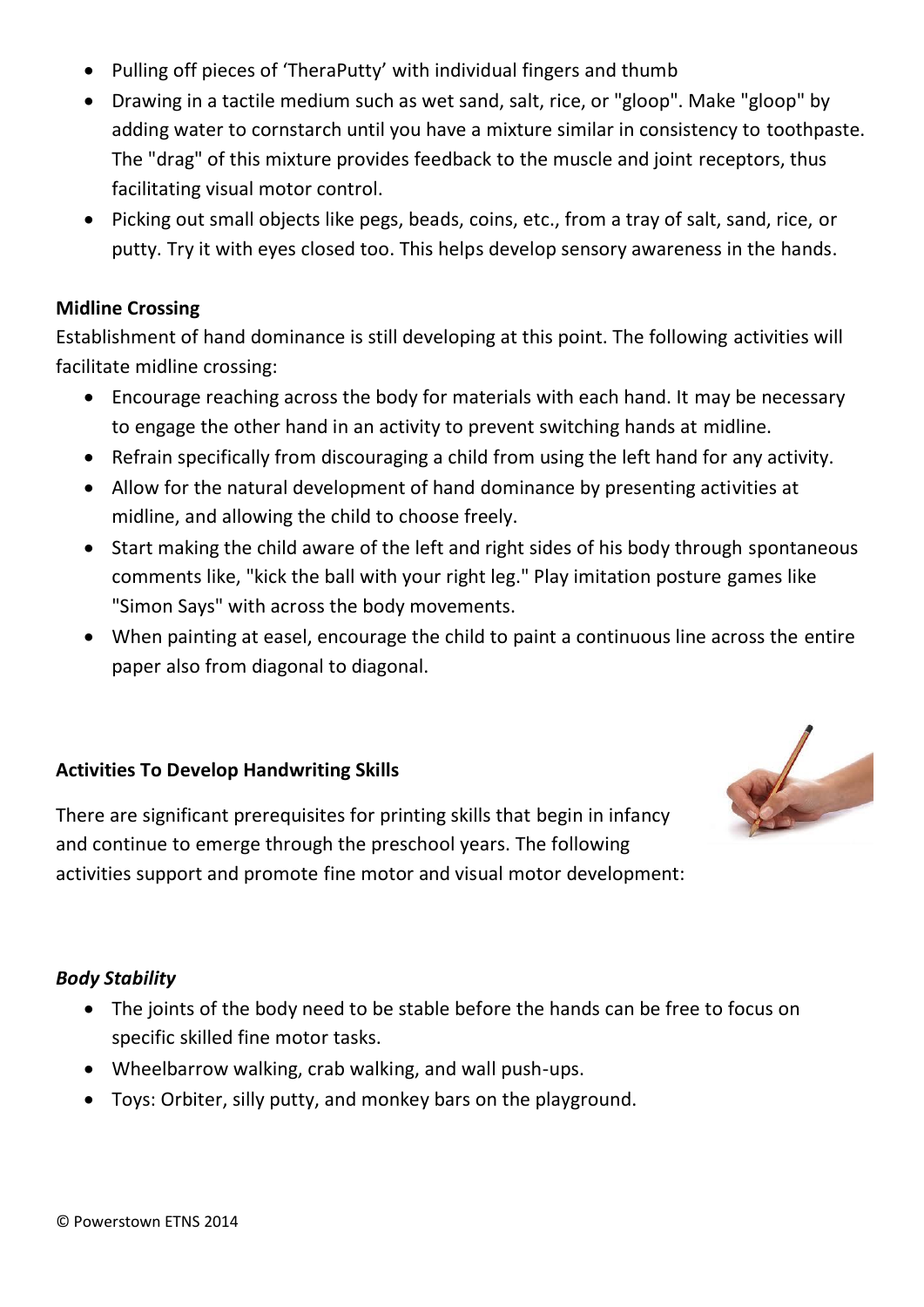## *Fine Motor Skills*

When a certain amount of body stability has developed, the hands and fingers begin to work on movements of dexterity and isolation as well as different kinds of grasps. Children will develop fine motor skills best when they work on a VERTICAL or near vertical surface as much as possible. In particular, the wrist must be in extension. (Bent back in the direction of the hand)

- Attach a large piece of drawing paper to the wall. Have the child use a large marker and try the following exercises to develop visual motor skills: Make an outline of a one at a time. Have the child trace over your line from left to right, or from top to bottom. Trace each figure at least 10 times. Then have the child draw the figure next to your model several times.
- Play 'connect the dots'. Again make sure the child's strokes connect dots from left to right, and from top to bottom.
- Trace around stencils the non-dominant hand should hold the stencil flat and stable against the paper, while the dominant hand pushes the pencil firmly against the edge of the stencil. The stencil must be held firmly.
- Attach a large piece of felt to the wall, or use a felt board. The child can use felt shapes to make pictures. Magnetic boards can be used the same way.
- Have the child work on a chalkboard, using chalk instead of a marker. Do the same kinds of tracing and modelling activities as suggested above.
- Paint at an easel. Some of the modelling activities as suggested above can be done at the easel.
- 'Magna Doodle' turn it upside down so that the erasing lever is on the top. Experiment making vertical, horizontal, and parallel lines.

## *Ocular Motor Control*

This refers to the ability of the eyes to work together to follow and hold an object in the line of vision as needed.

- Use a flashlight against the ceiling. Have the child lie on his/her back or tummy and visually follow the moving light from left to right, to bottom, and diagonally.
- Find hidden pictures in books. (There are special books for this.)
- **•** Maze activities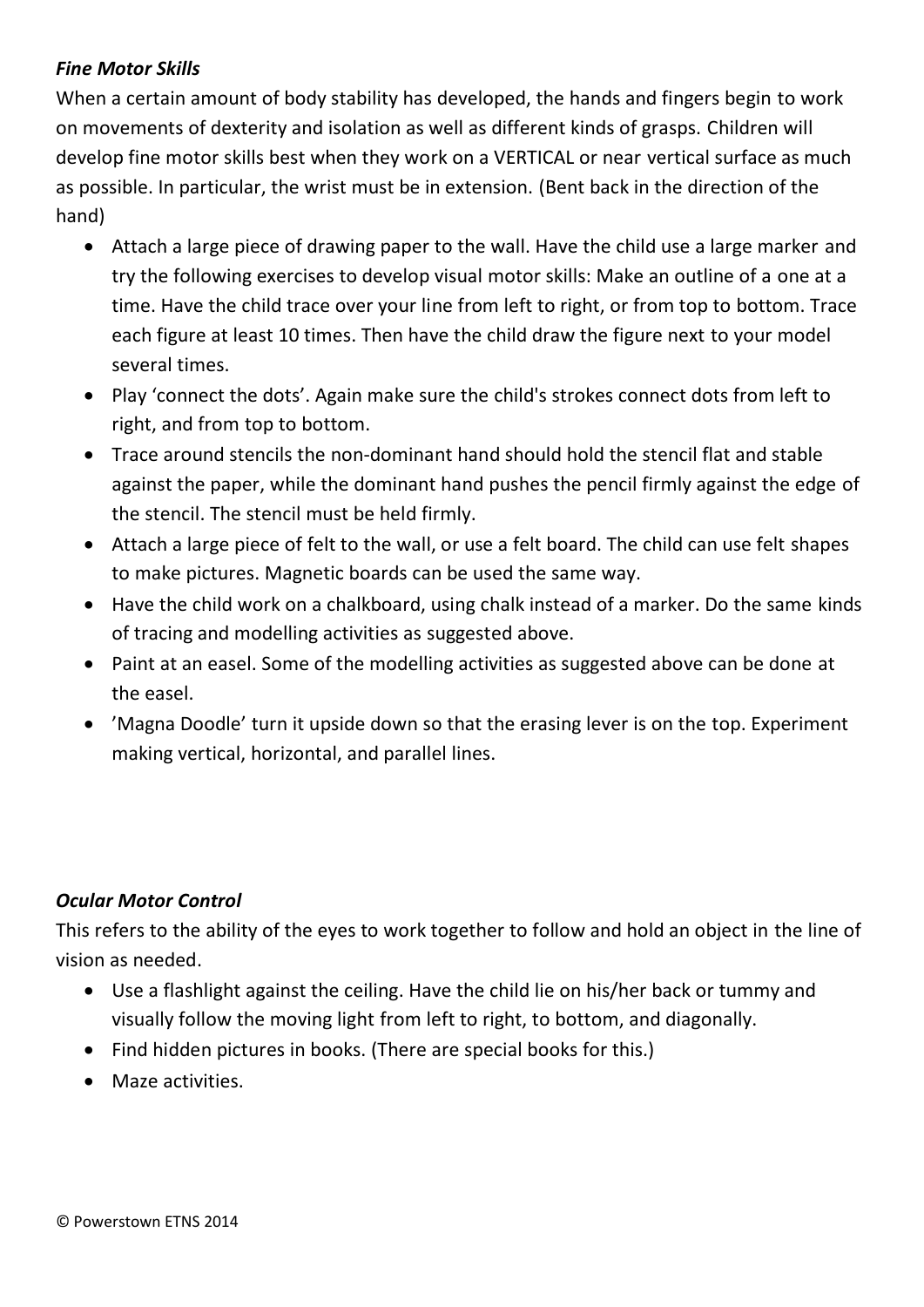## *Eye-hand Coordination*

- This involves accuracy in placement, direction, and spatial awareness.
- Throw bean bags/koosh balls into a hula hoop placed flat on the floor. Gradually increase the distance.
- Play throw and catch with a ball. Start with a large ball and work toward a smaller ball. (Koosh balls are easier to catch than a tennis ball.)
- Practice hitting bowling pins with a ball. (You can purchase these games or make your own with pop bottles and a small ball.)
- Play "Hit the Balloon" with a medium sized balloon.
- 1. **Pegs:** You need pegs of different sizes, clothes pegs, small bulldog clips, stationery clips etc. Get the children to use one hand only at a time. I usually get them to peg about 10 pegs of different sizes onto the sides of a gift bag. They might put them on with their left hand and take them off with their right. They can also try squeezing the pegs between the first finger and thumb (on each hand) then the middle finger and thumb and so on.
- 2. **Elastic bands Elastic gymnastics!** Start by putting 2 elastic bands (the same size) around the thumb, first and middle fingers, ask the children to open and close the fingers. Then add another 2 elastic bands and so on. The more you have on, the harder it is to move your fingers. These exercises help to develop the muscles that make the web space when writing.
- 3. **Beads**: Get beads of different sizes and thread. Ask the children to thread some beads onto their string. The smaller the hole obviously the harder it is to thread. Develops hand/eye coordination.
- 4. **Ball bearings and tweezers:** Put the ball bearings in one little box and ask the child to try and pick one ball bearing up at a time with the tweezers and place in a second small box. If this is too tricky try using 'Hama' beads and tweezers.

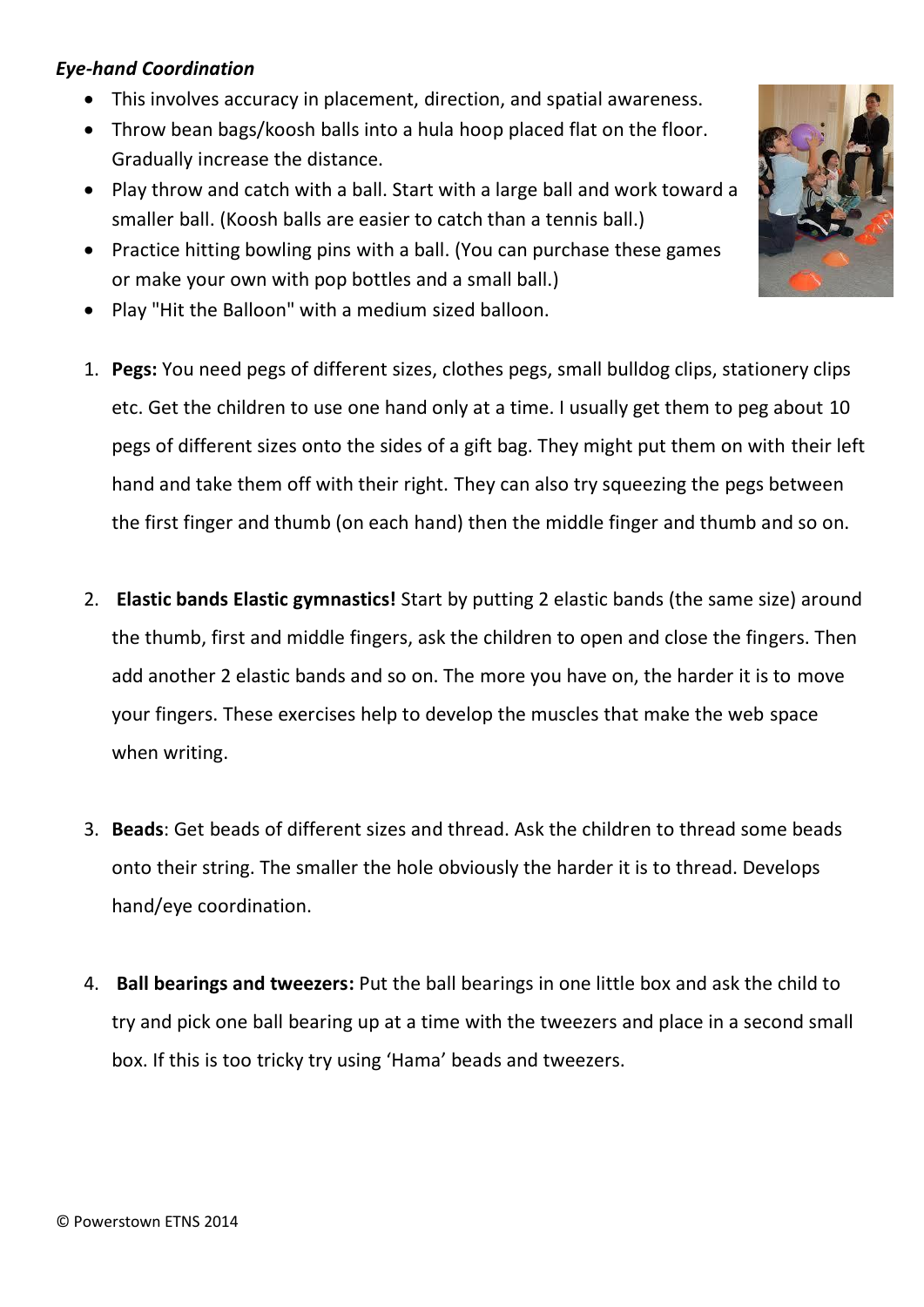- 5. **'Floam' / Play-dough:** These products are great for squeezing and rolling which provides necessary sensory feedback and helps to develop hand strength. Ask the children to squeeze the dough and roll it with the palm of their hand.
- 6. **Doodle board:** The Doodle-board is just a way of children practising handwriting patterns or letters without having to commit them to paper. Provide some patterns and shapes to copy.
- 7. **Gummed Shapes:** Give the children a sheet of plain paper and ask them to make patterns or pictures with the gummed shapes. Just picking up on shape at a time, licking it and then sticking it down all help to develop hand/eye coordination and the pincer grip.
- 8. **Hama Beads:** Hama beads are good for pincer grip and hand/eye coordination. The children have patterned sheets to copy and pegboards to put them on.
- 9. **Lacing cards:** Also good for hand/eye coordination. Just give each child one card to lace.



- 10.**Bean bags:** Give a child 4 or 5 beanbags and place a container about 3 feet in front of them. Ask the child to try and get as many beanbags in the container as possible. (Hand/eye coordination)
- 11.**Chalk and blackboard:** If you can, try and wedge the blackboard between two tables and provide the child with a piece of chalk in each hand. Ask them to draw the same pattern with both hands at the same time on both sides of the board. This helps develop bilateral movement. Allow the children to draw patterns, shapes and letter shapes on the blackboard. The chalk gives sensory feedback and sound simultaneously.